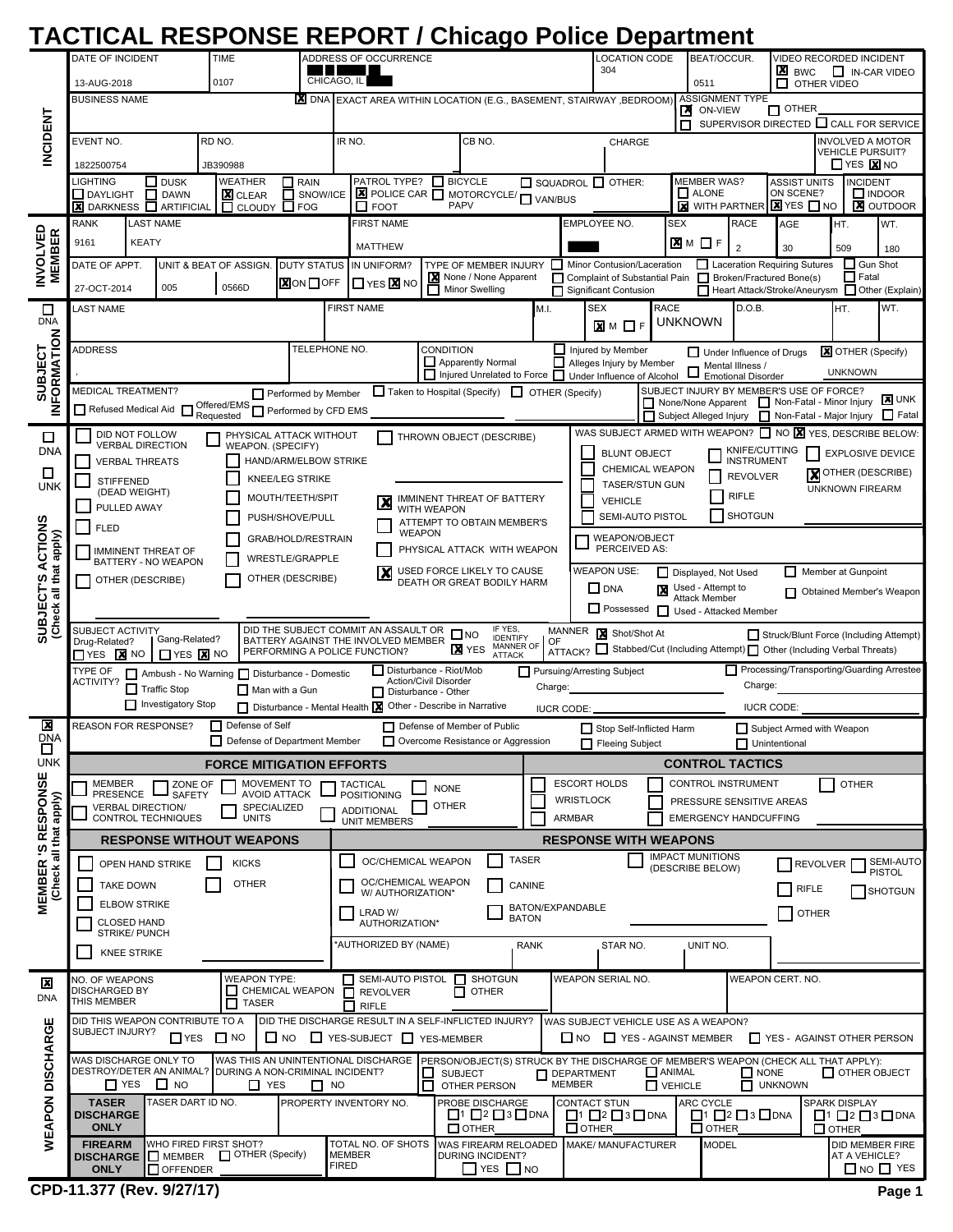|                 |                                                                                                                                                                                                                                                                                                                                                                                                                                                                                                                                                                                                                                      | <b>NOTIFICATIONS AND NARRATIVE</b>                            |                                                                                                                     |
|-----------------|--------------------------------------------------------------------------------------------------------------------------------------------------------------------------------------------------------------------------------------------------------------------------------------------------------------------------------------------------------------------------------------------------------------------------------------------------------------------------------------------------------------------------------------------------------------------------------------------------------------------------------------|---------------------------------------------------------------|---------------------------------------------------------------------------------------------------------------------|
|                 | NOTIFICATIONS (ALL INCIDENTS): X IMMEDIATE SUPERVISOR I DISTRICT OF OCCURRENCE                                                                                                                                                                                                                                                                                                                                                                                                                                                                                                                                                       |                                                               | $\Box$ CPIC<br>NOTIFICATIONS (WEAPONS DISCHARGE AND DEADLY FORCE):<br>$\Box$ OEMC                                   |
|                 | NARRATIVE (IF APPLICABLE, DESCRIBE WITH SPECIFICITY, (1) THE USE OF FORCE INCIDENT, (2) THE SUBJECT'S ACTIONS, AND (3) THE DEPARTMENT MEMBER'S<br>RESPONSE, INCLUDING FORCE MITIGATION EFFORTS AND SPECIFIC TYPES AND AMOUNT OF FORCE USED. THE INVOVLED MEMBER WILL NOT COMPLETE THE<br>NARRATIVE SECTION FOR ANY FIREARM DISCHARGE INCIDENTS (WITH OR WITHOUT INJURY) OR IN ANY USE OF FORCE INCIDENTS RESULTING IN DEATH.)<br>UNKNOWN SEX, SYSTEM DEFAULTED TO MALE.                                                                                                                                                              |                                                               |                                                                                                                     |
|                 | REPORTING MEMBER (Print Name)<br>KEATY, MATTHEW                                                                                                                                                                                                                                                                                                                                                                                                                                                                                                                                                                                      | STAR/EMPLOYEE NO.<br>15233                                    | SIGNATURE                                                                                                           |
|                 |                                                                                                                                                                                                                                                                                                                                                                                                                                                                                                                                                                                                                                      | <b>REVIEWING SUPERVISOR</b>                                   |                                                                                                                     |
|                 | TYPE OF SUBJECT INJURY Minor Contusion<br>Significant Contusion                                                                                                                                                                                                                                                                                                                                                                                                                                                                                                                                                                      | $\Box$ Gun Shot                                               | HOW WAS INJURY SUSTAINED?<br>Intentional Act by Self<br>Intentional Act by Other                                    |
|                 | None / None Apparent<br>Laceration Requiring Sutures Fatal<br>Minor Laceration/Abrasion<br>Broken/Fractured Bone(s)<br>$\Box$ Minor Swelling<br>П<br>Complaint of Substantial Pain                                                                                                                                                                                                                                                                                                                                                                                                                                                   | $\Box$ Other (Explain)                                        | Intentional Act by Member<br>□ Unintentional Act by Member □ Unintentional Act by Self □ Unintentional Act by Other |
| X<br><b>UNK</b> | <b>FIRST NAME</b><br><b>LAST NAME</b>                                                                                                                                                                                                                                                                                                                                                                                                                                                                                                                                                                                                |                                                               | M.I.<br>SEX<br><b>RACE</b><br>DATE OF BIRTH<br>$\Box$ M $\Box$ F                                                    |
|                 | <b>ADDRESS</b>                                                                                                                                                                                                                                                                                                                                                                                                                                                                                                                                                                                                                       | TELEPHONE NO.                                                 | WITNESS INTERVIEW<br>OTHER (Specify)                                                                                |
|                 | CHICAGO, IL                                                                                                                                                                                                                                                                                                                                                                                                                                                                                                                                                                                                                          |                                                               | INTERVIEWED NOT<br>AVAILABLE<br>$\Box$ REFUSED                                                                      |
| WITNESSES       | WITNESS STATEMENT                                                                                                                                                                                                                                                                                                                                                                                                                                                                                                                                                                                                                    |                                                               |                                                                                                                     |
|                 | <b>REVIEWING SUPERVISOR: COMMENTS</b><br>INCIDENT IS BEING REVIEWED BY IRT AND COPA, R/CAPT. HAS NOT REVIEWED ANY BWC FOOTAGE.                                                                                                                                                                                                                                                                                                                                                                                                                                                                                                       |                                                               |                                                                                                                     |
|                 | ATTACHMENTS: X CASE REPORT<br><b>ARREST REPORT</b>                                                                                                                                                                                                                                                                                                                                                                                                                                                                                                                                                                                   | SUPPLEMENTARY REPORT<br><b>INVENTORY</b>                      | <b>IOD REPORT</b><br><b>TASER DOWNLOAD</b><br><b>OTHER</b>                                                          |
|                 | <b>REVIEWING SUPERVISOR:</b><br>I HAVE COMPLIED WITH THE DUTIES OUTLINED IN G03-02-02.                                                                                                                                                                                                                                                                                                                                                                                                                                                                                                                                               | $\boldsymbol{\mathsf{X}}$<br>OF POLICE ACCOUNTABILITY (COPA). | <b>LOG NO. OBTAINED.</b><br>LOG NUMBER OBTAINED FROM THE CIVILIAN OFFICE<br>1090601                                 |
|                 | X I HAVE REVIEWED THIS TACTICAL RESPONSE REPORT AND AFFIRM THAT THE REPORT IS LEGIBLE AND COMPLETE.                                                                                                                                                                                                                                                                                                                                                                                                                                                                                                                                  |                                                               |                                                                                                                     |
|                 | REVIEWING SUPERVISOR NAME (Print)<br>STAR NO.                                                                                                                                                                                                                                                                                                                                                                                                                                                                                                                                                                                        | <b>SIGNATURE</b>                                              | DATE/TIME COMPLETED                                                                                                 |
|                 | 50<br>OLSON, ERIC                                                                                                                                                                                                                                                                                                                                                                                                                                                                                                                                                                                                                    |                                                               | 13-AUG-2018 0704                                                                                                    |
|                 | DISTRIBUTION OF TRR: IF A PAPER TRR WAS COMPLETED DUE TO AN UNAVAILABILITY OF THE AUTOMATED TACTICAL RESPONSE REPORT APPLICATION:<br>1. THE ORIGINAL TRR WILL BE FORWARDED TO DIRECTOR, RECORDS DIVISION - TO BE INCLUDED WITH THE CORRESPONDING CASE FILE.<br>2. A COPY OF THE PAPER TRR AND THE ATTACHMENTS WILL BE FORWARDED TO:<br>A. THE INVESTIGATING SUPERVISOR RESPONSIBLE FOR THE INVESTIGATION,<br>B. CIVILIAN OFFICE OF POLICE ACCOUNTABILITY (COPA), AND<br>C. DIRECTOR, INFORMATION SERVICES DIVISION, TO ENSURE DATA ENTRY AND ATTACHMENT SCANNING INTO THE AUTOMATED<br>TACTICAL RESPONSE REPORT (A-TRR) APPLICATION. |                                                               | TRR $1$<br>or 1<br>TRR(S)                                                                                           |
|                 | CPD-11.377 (Rev. 9/27/17)                                                                                                                                                                                                                                                                                                                                                                                                                                                                                                                                                                                                            |                                                               | Page 2                                                                                                              |